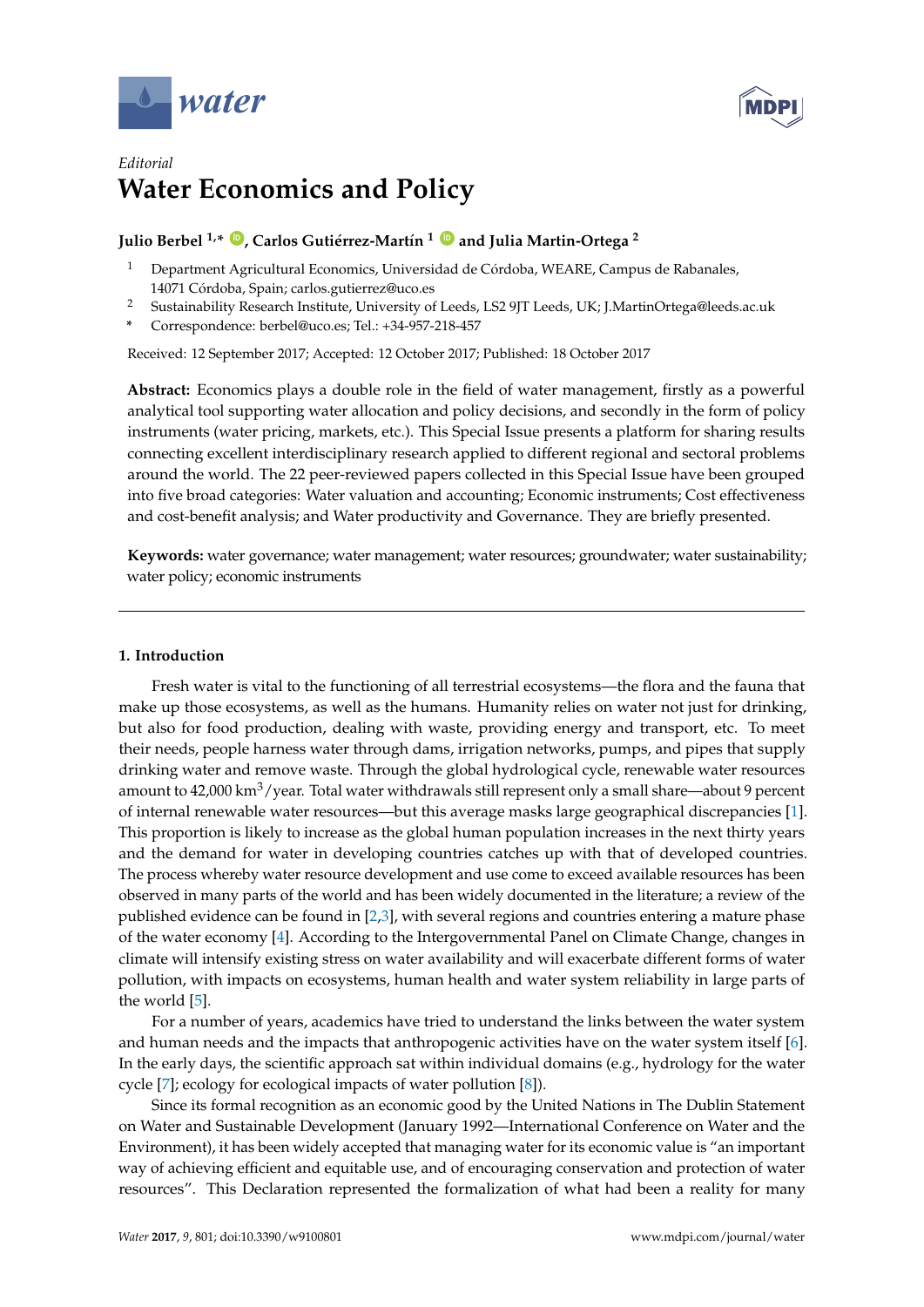centuries, i.e. that water is a scarce resource (in quantity, quality or access) and as such decisions about its allocation are constantly made and rules about its management and governance need to be stablished. Water policy and management need to reflect the fundamentally interconnected nature of hydrological resources and there is a global consensus since Dublin in the use of economic instruments to improve sustainability.

Since the 1990s, economic analysis and its implications for policy and water management has received increasing attention from academics and substantial conceptual and epistemological advances have been made. Recently, from our point of view, there is a new emphasis on climate change adaptation and water use efficiency but the principles of Dublin declaration are still valid. Experts and policy makers agree that there is an urgent need for the reform of water policies and that economic science has a critical role to play in such reform. Economic science can support policy decision-making and we hope that this Special Issue is seen as a critical contribution to this endeavour.

Twenty-five years on from the Dublin Statement, it seems an appropriate time to take stock of the cumulated academic knowledge in this field, hence the value of the current Special Issue. Major policy changes have occurred during this time, such as the establishment and consolidation of the most ambitious piece of environmental legislation affecting a large set of countries, in the form of the European Water Framework Directive (WFD). The WFD and EU water policy have mostly been developed by policy-makers with a background in hydrology, civil engineering or public administration. So far, economics has played a secondary role [\[9\]](#page-3-8) but the revised WFD should place social and economics sciences, and thus socio-economic knowledge, at the core of EU water policy and at the service of its social and environmental objectives (as we believe it was the original intention of the WFD). Viseu [\[10\]](#page-3-9) exposes this secondary role of the social sciences (of which the economic ones are a subset) in the management of natural resources by stating that "Too many in the physical and life sciences dismiss social sciences as having a 'service' role, being allowed to observe what they do but not disturb it". Moreover, increasingly interdisciplinary and integrated approaches applied to the understanding of the socio-ecological complexities of water systems have emerged and solidly established themselves (ecosystem services-based approaches being one of them, in which water as an object of study features very prominently [\[11\]](#page-3-10)).

This editorial briefly outlines the main content of the Special Issue on Water Economics and Policy by grouping the articles in five main themes that provide a partial overview of the current state-of-the-art based on valuable empirical studies across the globe, ranging from macro and micro-economics to political sciences. Invitations to the Special Issue did not include any prescription about the themes that the papers should cover, with the intention of capturing a non-guided taster of the current academic thinking in this area. The papers finally accepted for publication fall within the following themes: (1) water accounts and valuation; (2) economic instruments; (3) cost-benefit and cost-effectiveness analysis; (4) water productivity and efficiency; and (5) governance. This functional categorization pretends a clearer organization of this editorial and it is acknowledged that these categories are interlinked and could have followed a different configuration.

#### **2. Contributed Papers**

#### *2.1. Water Accounts and Valuation*

Shin et al. [\[12\]](#page-3-11) apply a meta-regression analysis based on existing non-market valuation studies to estimate the magnitude of economic benefits for the use of a river in South Korea and its subsequent partial transfers for the sake of equity. Lee et al. [\[13\]](#page-3-12), also in South Korea, use contingent valuation methods to estimate the willingness to pay for the improvement of drinking water quality through payments for upstream conversion to environmentally-friendly farming. Hampson et al. [\[14\]](#page-3-13), using choice experiments, quantify the disaggregate value of ecosystem services for different users of a river in the UK. Novo [\[15\]](#page-3-14) studies how to account for ecosystem degradation and the deterioration in associated ecosystem services using secondary data. Finally, Yang et al. [\[16\]](#page-3-15) propose a method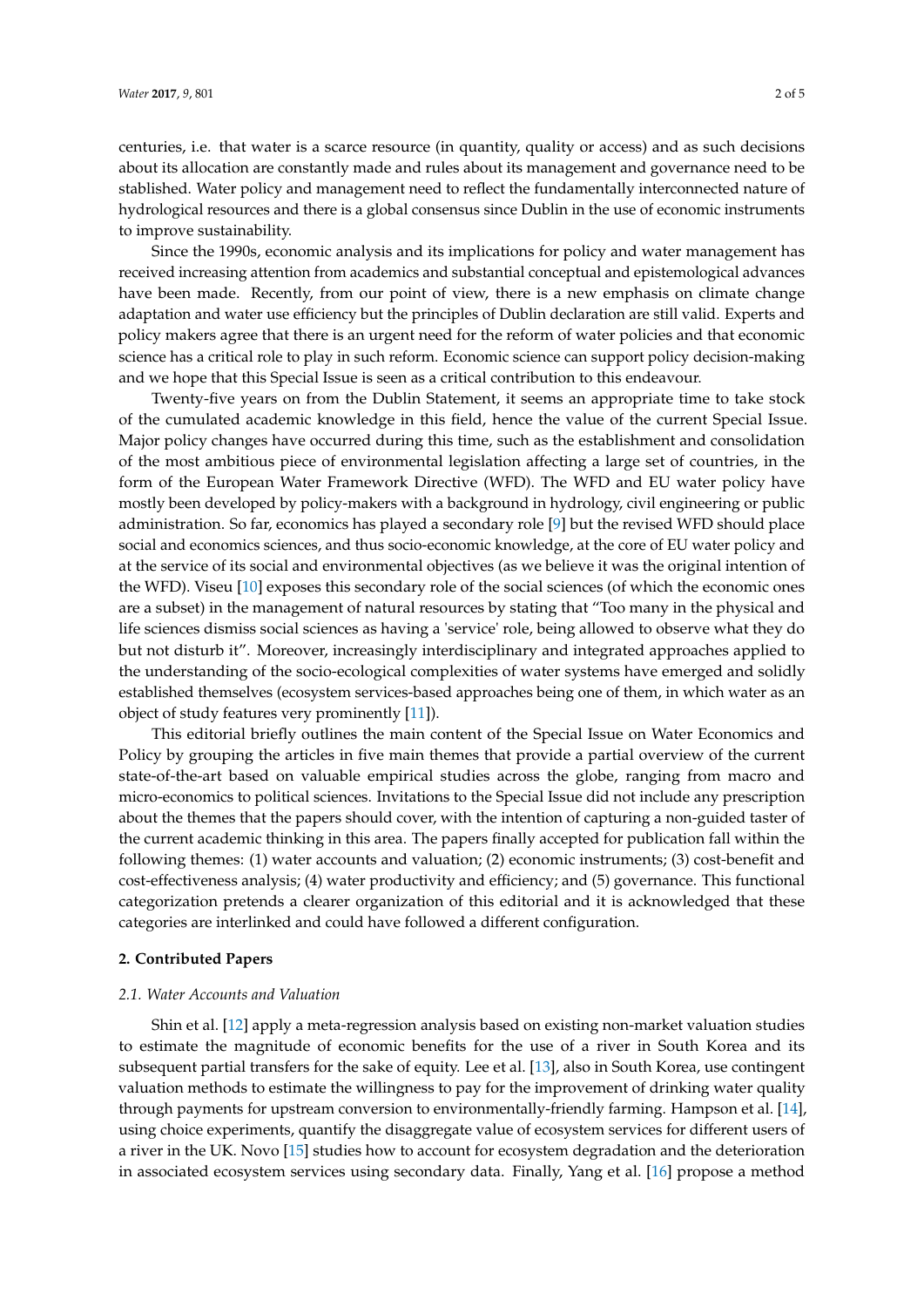to account for water resources, including both quantitative and qualitative assets and liabilities, while Gutiérrez-Martín et al. [\[17\]](#page-3-16) describe the use of the UN SEEA Water accounting system to characterize the economic uses of water in a Mediterranean basin under the WFD scheme.

#### *2.2. Economic Instruments*

This group presents some relevant cases of the use of economic instruments. Pineau et al. [\[18\]](#page-3-17) analyze hydropower water use in major producing countries and review the different economic instruments (royalties and others) used to appropriately distribute the costs and benefits of hydropower to society as a whole. A water pricing scheme for irrigation water in conditions of unmetered water use is the measure that Lika et al. [\[19\]](#page-3-18) evaluate with a principal-agent model. Fang et al. [\[20\]](#page-4-0) apply a computable general equilibrium model to quantify the performance and potential economic impacts of discharge tariffs, and Ahmad et al. [\[21\]](#page-4-1) study the limits of water pricing in a developing country metropolis. Finally, Montilla-López et al. [\[22\]](#page-4-2) review the worldwide use of water banks as a re-allocation mechanism of water rights.

#### *2.3. Cost-Benefit and Cost Effectiveness Analysis*

Two papers deal with economic support for water management decision-making, focusing on groundwater sustainability. López-Morales and Mesa-Jurado [\[23\]](#page-4-3) rank cost-effectiveness measures for managing a large aquifer where urban use is the leading sector, and Rupérez-Moreno et al. [\[24\]](#page-4-4) apply cost-benefit analysis to a similar context where irrigation is the main user.

#### *2.4. Water Productivity and Efficiency*

Measures to increase water-use efficiency and increase productivity are the topic of a group of papers. Expósito and Berbel [\[2\]](#page-3-1) describe the co-evolution of water-use efficiency and water productivity and analyse the effect of these indicators in the 'closure' process of the Guadalquivir river basin observed in recent decades. Zingaro et al. [\[25\]](#page-4-5) analyse the effects of agricultural and water policies on the crop pattern change using multi-regression models. Also in the irrigation sector, Yin et al. [\[26\]](#page-4-6) analyse the impact of off-farm employment in water-use efficiency. The urban sector is addressed by Wong et al. [\[27\]](#page-4-7), with a focus on the impact of water appliances on water efficiency in households, while the industrial sector is covered by Li et al. [\[28\]](#page-4-8), who study the evolution of water use in the Chinese textile industry and propose alternatives to reduce water footprints and pollution.

#### *2.5. Governance*

Finally, a group of contributed papers address best practices for stakeholder engagement and political decision-making as a key element in good water governance. Delgado-Serrano et al. [\[29\]](#page-4-9) address an innovative approach to implementing Ostrom principles in a community-based governance context. Graversgaard et al. [\[30\]](#page-4-10) analyse public participation and stakeholder engagement and knowledge co-creation in water planning in the context of EU WFD regulation. Also in this context, Boeuf et al. [\[31\]](#page-4-11) review the application of the concept of disproportionate cost in the WFD, which should be used when a water mass cannot achieve a good environmental status (GES). Finally, also in the WFD context, Klauer et al. [\[32\]](#page-4-12) analyse the concept of GES in German waters.

#### **3. Conclusions**

The contributions to this Special Issue highlight the diversity of economic instruments and approaches to support water policy both at the analytical and the empirical level. Some conclusions of the presented papers are worth highlighting here: The valuation of ecosystem services and water accounts as a promising avenue to support water allocation; the need for effective public participation and stakeholder engagement, and the application of standardized procedures to support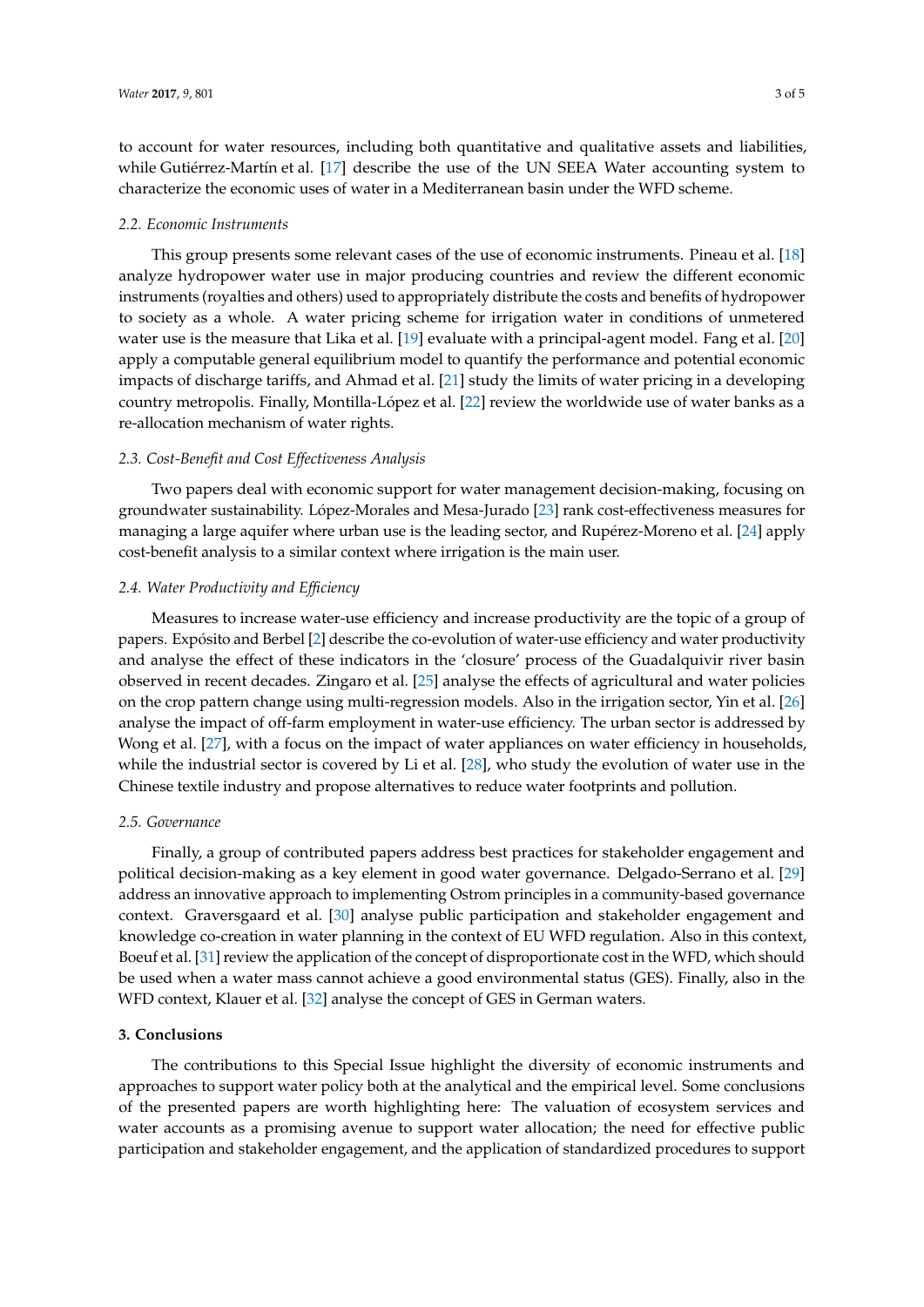decision-making, and realistic water-pricing schemes are promising avenues for water saving and appropriate water allocation.

**Acknowledgments:** We would like to thank all authors and anonymous reviewers that have made possible this special issue and to the water journal editorial board for the opportunity granted and support. The authors have received financial support from MINECO-Grant AGL2014-53417-R.

**Conflicts of Interest:** The authors declare no conflict of interest. Authors contribute equally to the organization of this editorial and the special issue.

### **References**

- <span id="page-3-0"></span>1. Food and Agriculture Organization. *Price Volatility in Food and Agricultural Markets: Policy Responses*; FAO: Rome, Italy, 2011.
- <span id="page-3-1"></span>2. Expósito, A.; Berbel, J. Agricultural irrigation water use in a closed basin and the impacts on water productivity: The case of the Guadalquivir River Basin (Southern Spain). *Water* **2017**, *9*, 136. [\[CrossRef\]](http://dx.doi.org/10.3390/w9020136)
- <span id="page-3-2"></span>3. Expósito, A.; Berbel, J. Sustainability implications of deficit irrigation in a mature water economy: A case study in southern Spain. *Sustainability* **2017**, *9*, 1144. [\[CrossRef\]](http://dx.doi.org/10.3390/su9071144)
- <span id="page-3-3"></span>4. Randall, A. Property entitlements and pricing policies for a maturing water economy. *Aust. J. Agric. Resour. Econ.* **1981**, *25*, 195–220. [\[CrossRef\]](http://dx.doi.org/10.1111/j.1467-8489.1981.tb00398.x)
- <span id="page-3-4"></span>5. Stocker, T.F.; Qin, D.; Plattner, G.-K.; Alexander, L.V.; Allen, S.K.; Bindoff, N.L.; Bréon, F.-M.; Church, J.A.; Cubasch, U.; Emori, S.; et al. Technical Summary. In *Climate Change 2013: The Physical Science Basis. Contribution of Working Group I to the Fifth Assessment Report of the Intergovernmental Panel on Climate Change*; Stocker, T.F., Qin, D., Plattner, G.-K., Tignor, M., Allen, S.K., Boschung, J., Nauels, A., Xia, Y., Bex, V., Midgley, P.M., Eds.; Cambridge University Press: Cambridge, UK; New York, NY, USA, 2013.
- <span id="page-3-5"></span>6. Gordon, I.J.; Martin-Ortega, J.; Ferrier, R.C. Introduction. In *Water Ecosystem Services: A Global Perspective*; Martin-Ortega, J., Ferrier, R.C., Gordon, I.J., Khan, S., Eds.; Cambridge University Press: Crambridge, UK, 2015.
- <span id="page-3-6"></span>7. Thompson, S.A. *Hydrology for Water Management*; A.A. Balkema: Rotterdam, The Netherlands, 1999.
- <span id="page-3-7"></span>8. Abel, P.D. *Water Pollution Biology*; CRC Press: London, UK, 1996.
- <span id="page-3-8"></span>9. Berbel, J.; Expósito, A. Economic challenges for the EU Water Framework Directive reform and implementation. *Eur. Plan. Stud.* **2017**, 1–15. [\[CrossRef\]](http://dx.doi.org/10.1080/09654313.2017.1364353)
- <span id="page-3-9"></span>10. Viseu, A. Integration of social science into research is crucial: Social scientists must be allowed a full, collaborative role if researchers are to understand and engage with issues that concern the public. *Nature* **2015**, *525*, 291–292. [\[CrossRef\]](http://dx.doi.org/10.1038/525291a) [\[PubMed\]](http://www.ncbi.nlm.nih.gov/pubmed/26381948)
- <span id="page-3-10"></span>11. Martin-Ortega, J.; Ferrier, R.C.; Gordon, I.J.; Khan, S. *Water Ecosystem Services: A Global Perspective*; Cambridge University Press and UNESCO Publishing: Cambridge, UK, 2015.
- <span id="page-3-11"></span>12. Shin, H.-J.; Kim, H.; Jeon, C.-H.; Jo, M.-W.; Nguyen, T.; Tenhunen, J. Benefit transfer for water management along the Han River in South Korea using meta-regression analysis. *Water* **2016**, *8*, 492. [\[CrossRef\]](http://dx.doi.org/10.3390/w8110492)
- <span id="page-3-12"></span>13. Lee, S.; Nguyen, T.; Kim, H.; Koellner, T.; Shin, H.-J. Do consumers of environmentally friendly farming products in downstream areas have a WTP for water quality protection in upstream areas? *Water* **2017**, *9*, 511. [\[CrossRef\]](http://dx.doi.org/10.3390/w9070511)
- <span id="page-3-13"></span>14. Hampson, D.; Ferrini, S.; Rigby, D.; Bateman, I. River water quality: Who cares, how much and why? *Water* **2017**, *9*, 621. [\[CrossRef\]](http://dx.doi.org/10.3390/w9080621)
- <span id="page-3-14"></span>15. Novo, P. Accounting for the assimilative capacity of water systems in Scotland. *Water* **2017**, *9*, 559. [\[CrossRef\]](http://dx.doi.org/10.3390/w9080559)
- <span id="page-3-15"></span>16. Yang, Y.; Liu, Y.; Cao, S.; Cheng, Y. A method of evaluating water resource assets and liabilities: A case study of Jinan City, Shandong Province. *Water* **2017**, *9*, 575. [\[CrossRef\]](http://dx.doi.org/10.3390/w9080575)
- <span id="page-3-16"></span>17. Gutiérrez-Martín, C.; Borrego-Marín, M.; Berbel, J. The economic analysis of water use in the Water Framework Directive based on the System of Environmental-Economic Accounting for Water: A case study of the Guadalquivir River Basin. *Water* **2017**, *9*, 180. [\[CrossRef\]](http://dx.doi.org/10.3390/w9030180)
- <span id="page-3-17"></span>18. Pineau, P.-O.; Tranchecoste, L.; Vega-Cárdenas, Y. Hydropower royalties: A comparative analysis of major producing countries (China, Brazil, Canada and the United States). *Water* **2017**, *9*, 287. [\[CrossRef\]](http://dx.doi.org/10.3390/w9040287)
- <span id="page-3-18"></span>19. Lika, A.; Galioto, F.; Scardigno, A.; Zdruli, P.; Viaggi, D. Pricing unmetered irrigation water under asymmetric information and full cost recovery. *Water* **2016**, *8*, 596. [\[CrossRef\]](http://dx.doi.org/10.3390/w8120596)